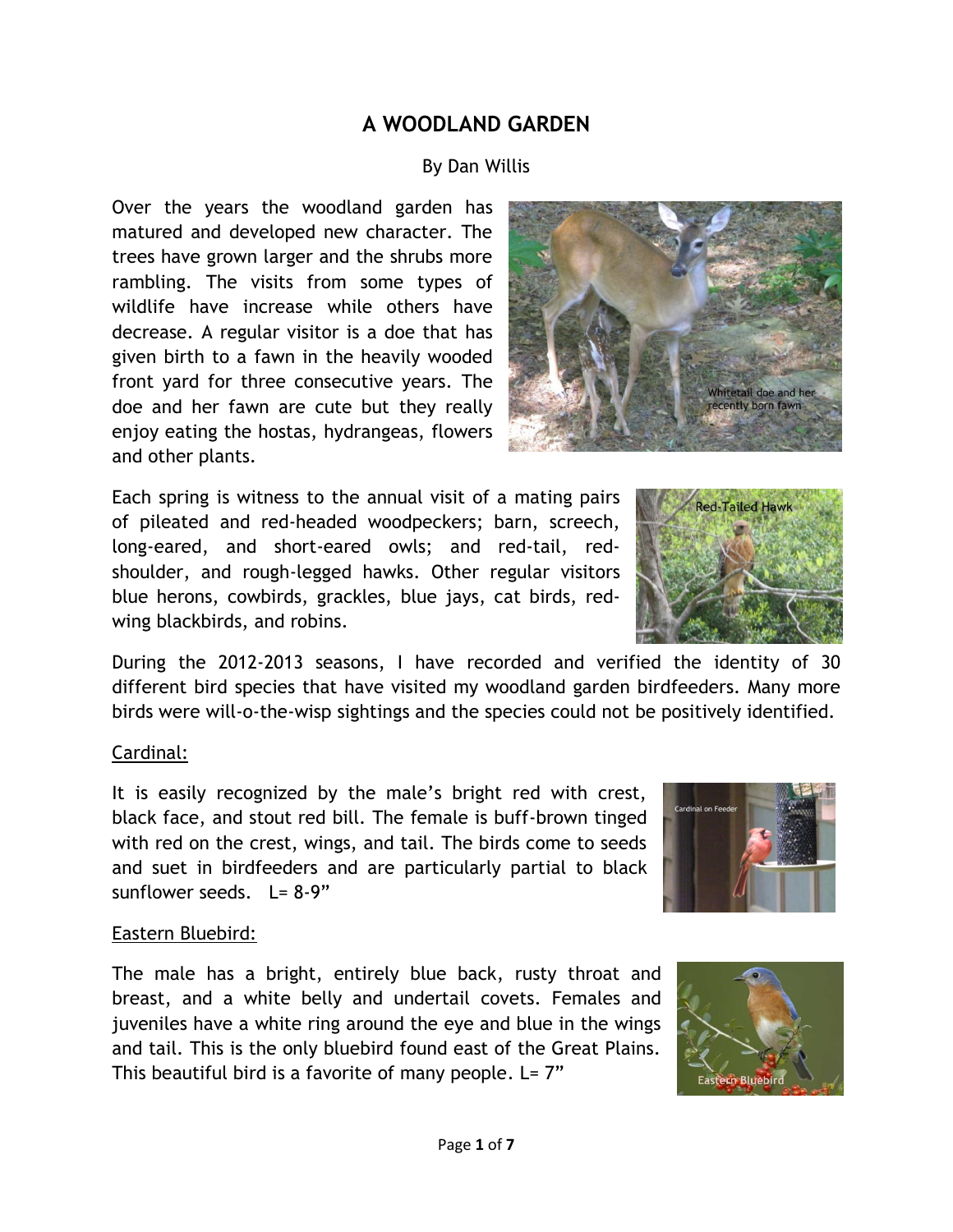## Rufous-sided Towhee:

The Towhee has rufous sides, white belly, and a long rounded tail with white edging on the outer feathers. The female differs from the male only by replacing the black with brown. Both the male and female have red eyes. Towhees often feed on the ground, scratching in dry leaves. It is seen regularly at the seed and suet feeders.  $L = 7-8\frac{1}{2}$ 

## Eastern Phoebe:

The Eastern Phoebe has a dark head, solid black bill, and a tailwagging habit. The adults lack wing bars. Its name also comes from its call of "fee-be." It arrives in early spring and departs in late fall. Its primary food source is insects but in the winter it eats berries. It can be seen at seed and suet feeders.  $L = 5\frac{3}{4} - 7"$ 

# Yellow-Shafted Flicker:

The Flicker is Jay sized and commonly found in woodlands. The undersurface of the wing and tail feathers is golden. The black "mustache" is present except in females. The nape of the neck is always red. In the East, flickers are the only brown-backed woodpeckers that commonly feed on the ground, searching for insects. They are regular visitors to the seed and suet feeders. L= 10- $12"$ 

# Red-Bellied Woodpecker:

This woodpecker is common in southeastern swampy woodlands. It is barred black and white ladder-back with pale buff below and on the face. The male has a red crown and nape while the female has only a red nape. It is beneficial bird that consumes large numbers of woodboring beetles as well as grasshoppers, ants, and other insects. They are fond of acorns and are frequently seen at birdfeeders. L=  $8\frac{1}{2}$  12"

# Yellow-Bellied Sapsucker:

This species is common but one of the quietest of the woodpeckers. The plumage is variable but the narrow longitudinal wing stripe and finely mottle back is used for identification. Sapsuckers get their name from their habit of boring parallel rows of small holes into bark of trees. They also feed on seeds and suet at birdfeeders. L=  $7\frac{1}{2}$ "-8 $\frac{1}{2}$ "









tern Phoeb

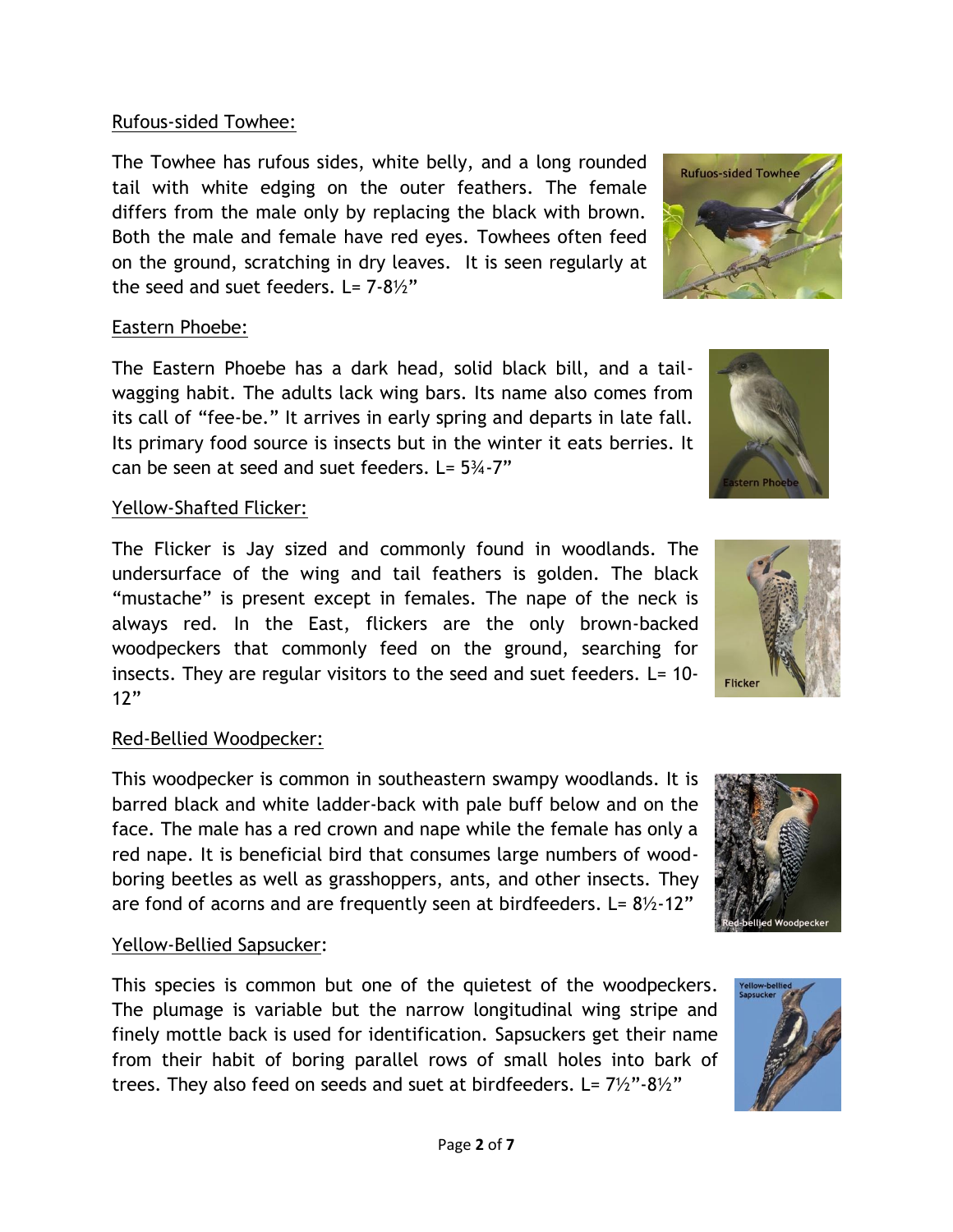### Hairy Woodpecker:

The Hairy Woodpecker, a robin-sized woodpecker, is a common bird found in mature forest. This black and white woodpecker is recognized by the vertical white stripe on the back and its long bill. It feeds on many harmful insects, such as wood-boring beetles. They also feed on seeds and suet at birdfeeders.  $L = 7\frac{1}{2}$ "-9"

## Downy Woodpecker:

The commonest of woodpeckers looks like a miniature Hairy Woodpecker. It is recognized by its barred outer tail feathers and short, slender bill. The male is larger than the female and chisels deep into wood whereas the female pries under the bark. As such, the woodpeckers are able to share the food resources without competing with one another. It feeds on seed and suet at birdfeeders. L= 5¾"-6"

## White-Breasted Nuthatch:

It has a blue-gray back, white underbody and face, and solid black cap. Except for the white throat, it is sparrow-sized and resembles chickadees in plumage, though not in shape and actions. It is characteristic of nuthatches to be seen creeping on tree trunks, head downwards, stopping, and then looking around with head held out at a 90-degree angle. They are familiar visitors to birdfeeders.  $I = 5.6"$ 

## Brown-Headed Nuthatch:

The Brown-Headed Nuthatch is smaller than a sparrow and the only eastern one with a dull brown cap. The underbody is whitish and has whitish spot on its nape. They are quite agile and restless, flitting from one cluster of pine needles to another. They are seen at seed and suet feeders. L=4-5"

# Myrtle Warbler (Yellow-Rumped Warbler):

This is the only white-throated, yellow-rumped warbler with a yellow cap. Yellow side patches are always present. It is common during the winter and migration seasons and is the only warbler that regularly spends the winter in the northern states. It will feed on seeds and suet at birdfeeders.  $L = 4\frac{3}{4}$ "-6"









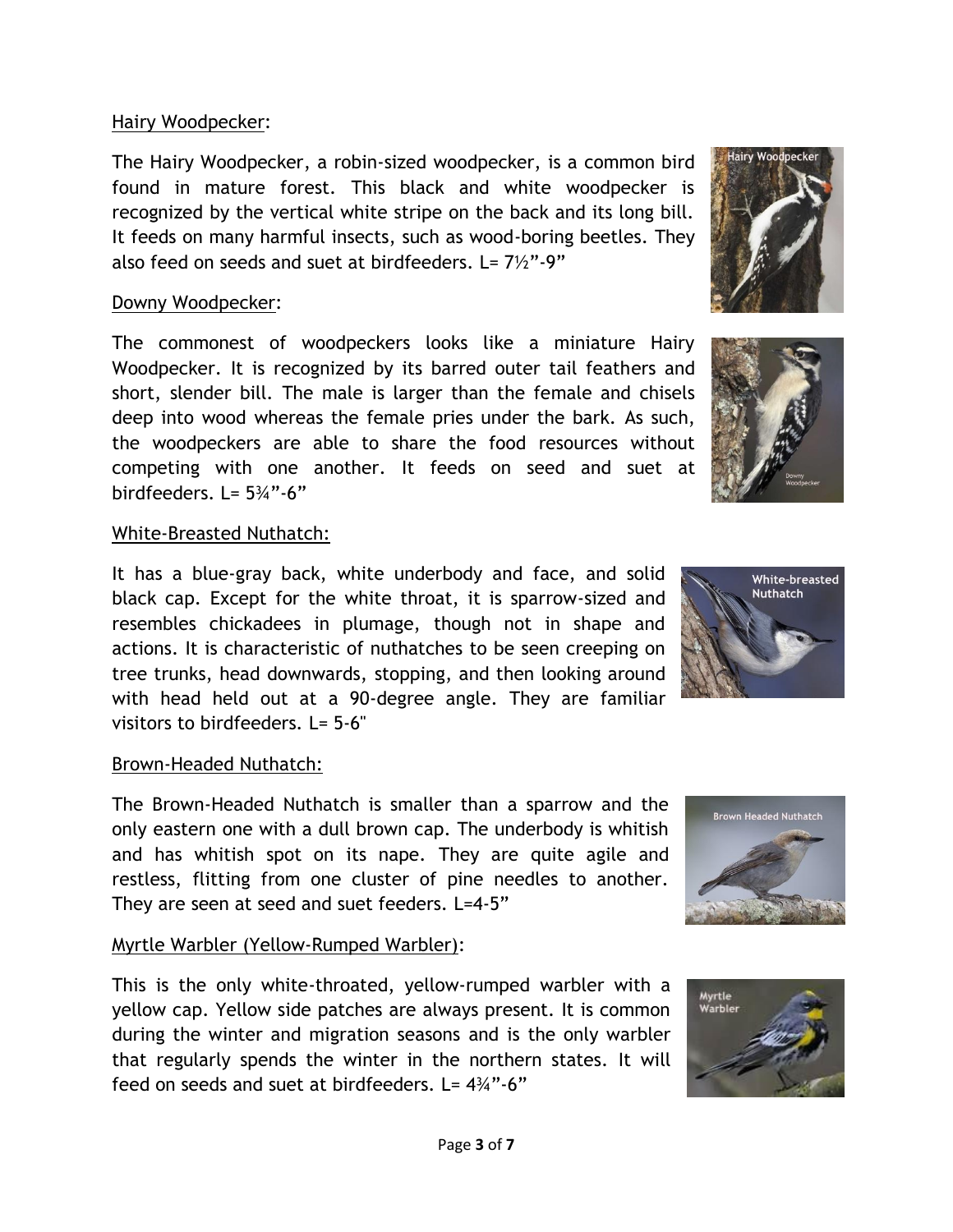## Cerulean Warbler:

It is the only sky blue-backed, white-throated warbler. The adult males have a thin black throat band across a white breast. They are common in open, deciduous woodlands and near streams. They feed on seeds and suet at birdfeeders. This species has been considered for listing under the Endangered Species Act.  $L = 4-4\frac{1}{2}$ 

## Prothonotary Warbler:

The golden head and plain blue–gray wings with no wing bars and white spots in the tail distinguish this seldom seen bird. It has a long dark bill and white in and under the tail. It is rare in Southern woodlands but seldom seen far from a stream. It will feed on seeds and suet at birdfeeders. L=  $4\frac{3}{4}$ "-5 $\frac{1}{2}$ "

## American Goldfinch:

The breeding male is bright yellow with a white rump, black cap, black wings and tail. It is smaller than a sparrow. The male changes plumage in winter to resemble the female. Since the goldfinch depends mainly on weed seeds, nesting does not begin until midsummer to late summer. They are fond of thistles,

sunflowers, and dandelions. They feed on seeds and suet at birdfeeders. L=4¼-5"

# Carolina Chickadee:

This is a fairly common in deciduous woodlands and residential areas. It is similar to the northern Black-capped Chickadee, but feathers of folded wing usually show a gray edging and the lower edge of black bib is more sharply defined than that of Blackcapped. The Carolina Chickadee is a familiar visitor to birdfeeders.  $L = 4 - 5"$ 

# Black-Capped Chickadee:

This is a common species found in deciduous and mixed forests, open woodlands and suburban areas in winter. It has a black cap and throat. It has white cheek patches, gray back, and dull white underbody. The wing feathers narrowly and indistinctly edged with white. Flocks of this inquisitive bird often appear at the birdfeeder with striking regularity. L=4¼-5¼







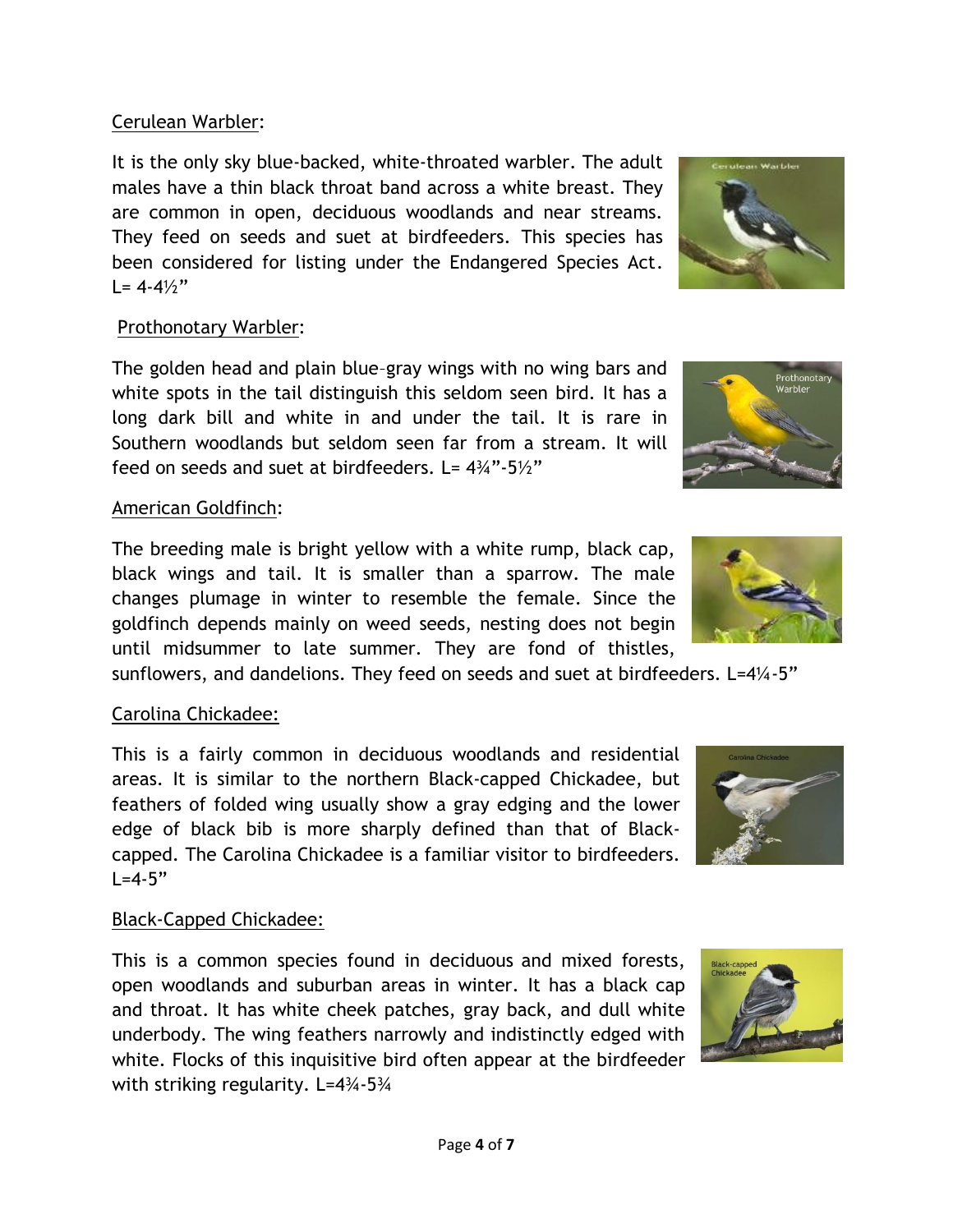#### Pine Siskins:

They have a sharply notched tail, heavily streaked breasts, and small patches of yellow in wings and tail, and a short, conical bill. Smaller than purple finches and with habits similar to goldfinches. They feed on seeds and suet at birdfeeders.  $L = 4\frac{1}{4} - 5$ "

## Brown Thrasher:

It breast is rufous-brown above and white below with dark brown streaks. It has a long tail and yellow eyes. They are often confused with thrushes but have streaked rather than spotted breast. They often feed on the ground, scattering dead leaves with their beaks as they search for insects. Often found feeding on the ground and at birdfeeders, as shown in the photograph. L=  $11\frac{1}{2}$ "

## Tufted Titmouse:

The largest of the North American titmouse and is common along streams in deciduous woodlands of the Southeast. They are gray above and whitish below, with rust-colored sides and a conspicuous gray crest. It often clings to the bark of trees and turns upside down to pick spiders and insects from the underside of a twig or leaf. They are frequent visitors at birdfeeders feeding on seeds and suet.  $L = 6"$ 

# Purple Finch:

The wine-colored or rose-red male extends from upperparts to breast and flanks, being brightest at its crown and rump. The lower breast is off-white, brown wings and a brown notched tail. Female resembles a sparrow except for the heavier beak and has a light stripe behind eye, dark stripe on the jaw, and a heavily streaked breast. They visit feeding stations in the winter for seeds and suet. L=5½-6½"

## House Wren:

The plainest of wrens it is commonly found in residential areas, city parks, farmlands, and woodland edges. It is a tiny bird with a short tail that is often cocked over the back. It is dusky brown above, paler below, with not distinctive markings. Usually feeds on the ground below birdfeeders or occasionally at seed and suet birdfeeders. L=  $4\frac{1}{2}$ -5 $\frac{1}{4}$ "







**Pine Siskin** 

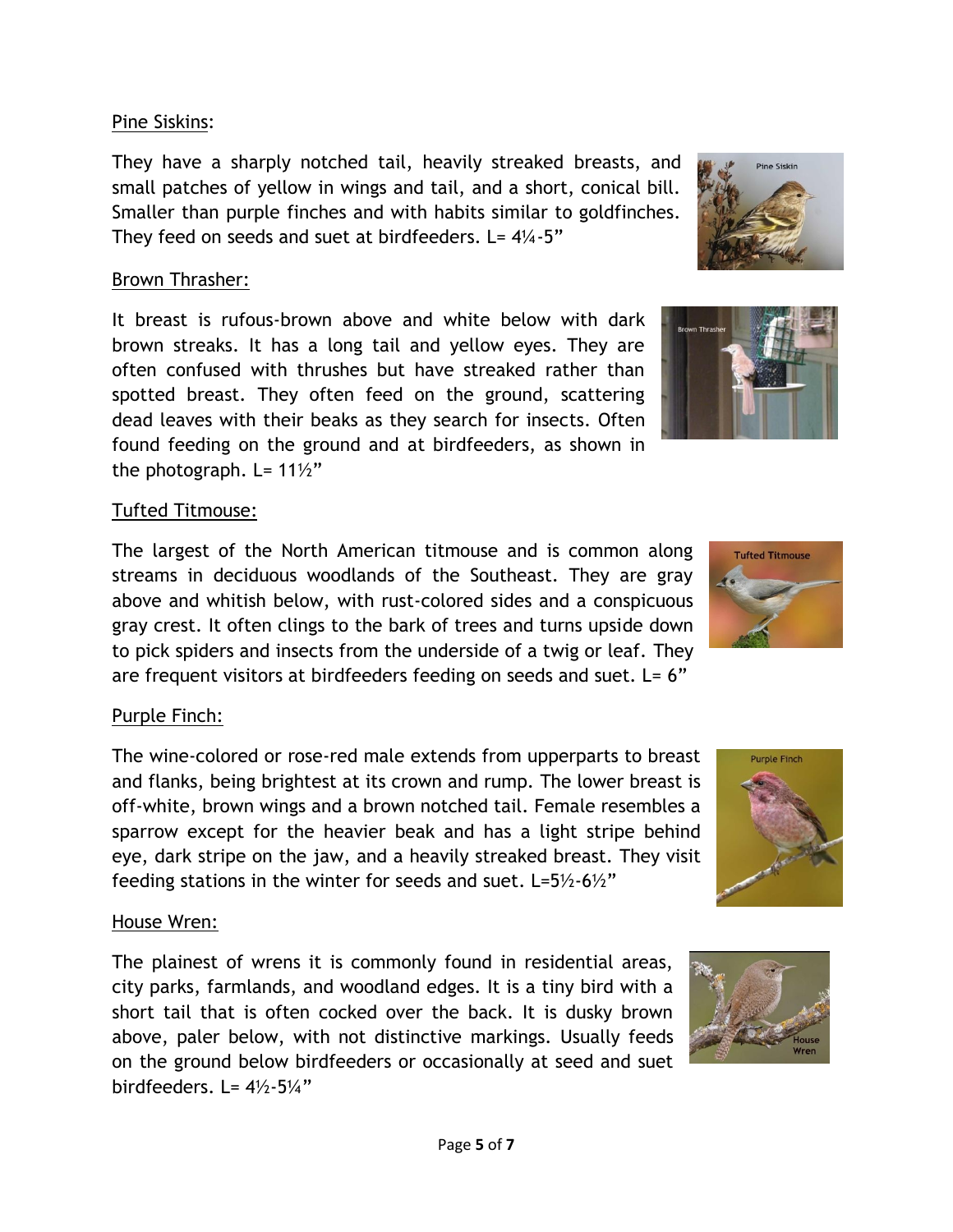#### Carolina Wren:

It is the largest of the eastern wrens and is identified by its conspicuous white eyebrow, rufous back, and bright buff brown underbody. They frequently are found in brush piles and old wooden buildings. It can be found feeding on the ground below birdfeeders and at seed and suet feeders.  $L = 5\frac{1}{2}$ "

#### Slated-colored Junco:

The Eastern male or "Slate-colored Junco" is dark slate-gray on head, upper breast, flanks, and upperparts, with white lower breast and belly. It has a pink bill and dark gray tail with white outer tail feathers conspicuous in flight. It usually habitats are openings and edges of coniferous and mixed woods, fields, roadsides, parks, and suburban gardens where it feeds on seeds

and small fruits. It can be seen below but seldom on birdfeeders.  $L = 5.6\frac{1}{4}$ "

## Song Sparrows:

The Song Sparrow is abundant, diverse, and geographically variable. There are at least 34 subspecies in the family. These birds have a heavily streaked breast with a prominent central spot. They have a relatively long, rounded tail which they pump in flight. They are frequent visitors to birdfeeders. L=5-7"

# Field Sparrow:

This is again a very common bird found in abandoned farms and pastures overgrown with tall grass, weeds, and scattered saplings. It is recognized by its bright pink bill and legs, unstreaked buff breast rufous cap, white eye ring, and lack of dark eye line. They are frequent visitors at birdfeeders feeding on seeds and suet.  $L = 5\frac{1}{4}$ "

# Fox Sparrow:

Commonly found in dense conifer thickets and deciduous brush. It is a chubby, large sparrow recognized by its heavily streaked underbody and its bright orange-brown rump and slightly notched rust-colored tail. Like the Song Sparrow, it has a central large brown breast spot. It feeds by scratching, towhee-fashion, with both feet.  $I = 6-7\frac{1}{2}$ 



Caroina Wren